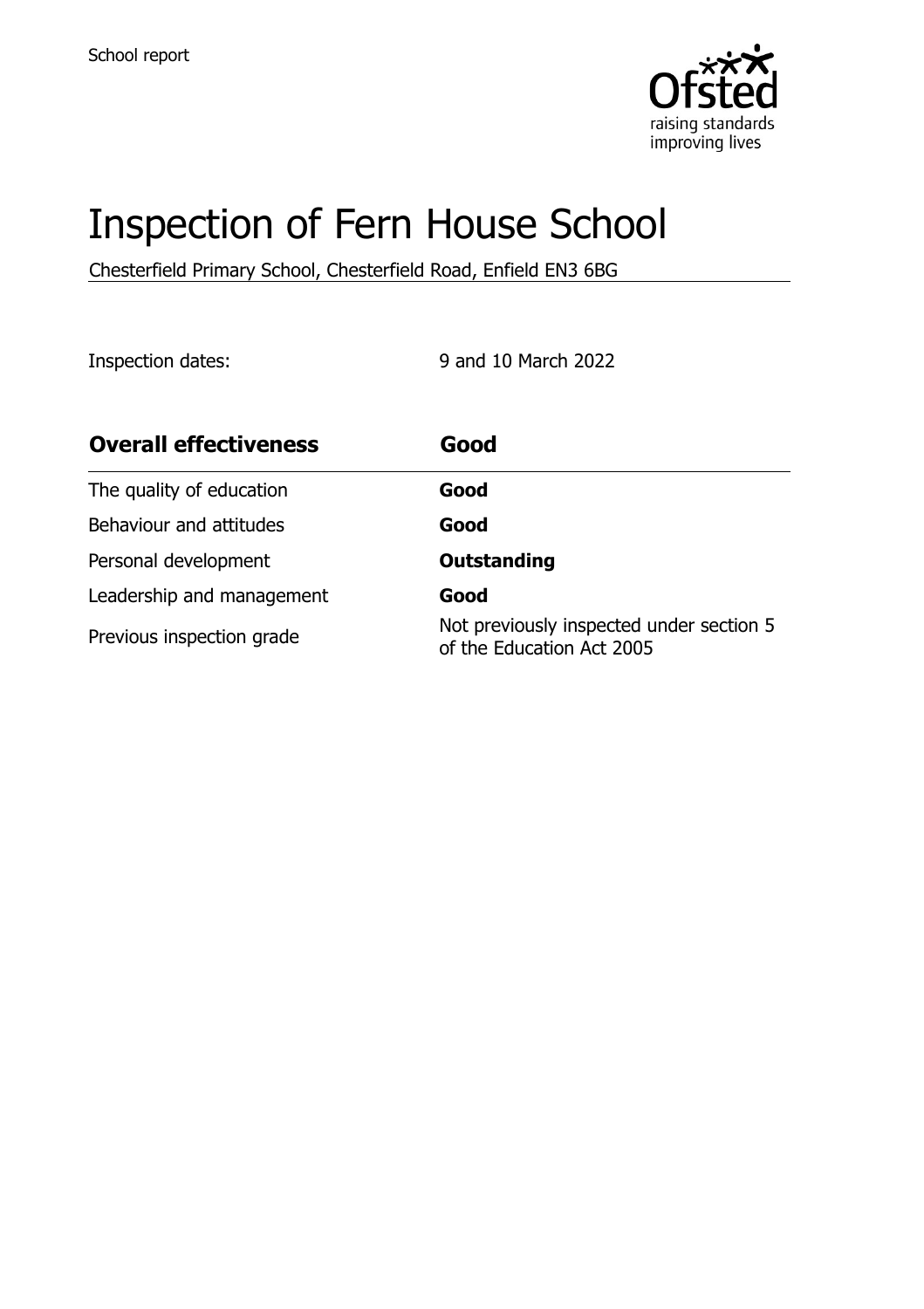

# **What is it like to attend this school?**

Leaders and staff work together well to help pupils overcome any barriers to learning. They set high expectations for pupils' behaviour. The curriculum is ambitious and personalised to meet each pupil's needs. The school's work to promote pupils' personal development is exceptional. Pupils leave the school well prepared for successful adult living.

The teaching, therapeutic, well-being and safeguarding teams work seamlessly together. They create a safe and supportive environment. Pupils know that staff care for them and will help them to stay safe. Staff are skilled at dealing with pupils' concerns and anxieties. This helps pupils to build their confidence and achieve well in their studies.

Staff set clear routines and make sure pupils know how they are expected to behave. When pupils feel anxious or overwhelmed, staff help them calm down. As a result, pupils behave well. Staff investigate any allegations of bullying. They work with all parties concerned to help pupils reflect on their actions and find ways to avoid similar problems in future.

Pupils enjoy the many enrichment activities on offer. These range from team sports, canoeing and horse riding to music and art therapies, for example. Members of staff often go the extra mile, such as taking pupils bicycle riding at the weekend.

#### **What does the school do well and what does it need to do better?**

Leaders aim to help pupils overcome their difficulties so that they can achieve well across all subjects. Pupils' specific needs and circumstances are accurately understood. When pupils join the school, staff assess their well-being needs and academic knowledge. They use this information well to personalise the curriculum. Staff work with pupils to develop their resilience as well as communication and social skills. They also help pupils identify ways to manage their emotions so they can learn in a calm manner. Leaders adapt the curriculum and teaching to address pupils' knowledge gaps. This holistic approach supports pupils to gain new knowledge and prepare for adulthood. It also means that pupils typically behave well and lessons are rarely disrupted.

Sometimes pupils join the school without being able to read with fluency. Staff use a well-structured phonics scheme to teach pupils to read. Reading takes place daily in every class and pupils read to adults regularly. Pupils of all ages enjoy listening to stories read to them by the teacher. Pupils quickly learn to read fluently and enjoy reading books for pleasure.

Leaders have thought about what they want pupils to know and remember across different subjects. They plan for pupils to learn knowledge in small chunks in a wellordered way. This approach enables pupils to build on what they have learned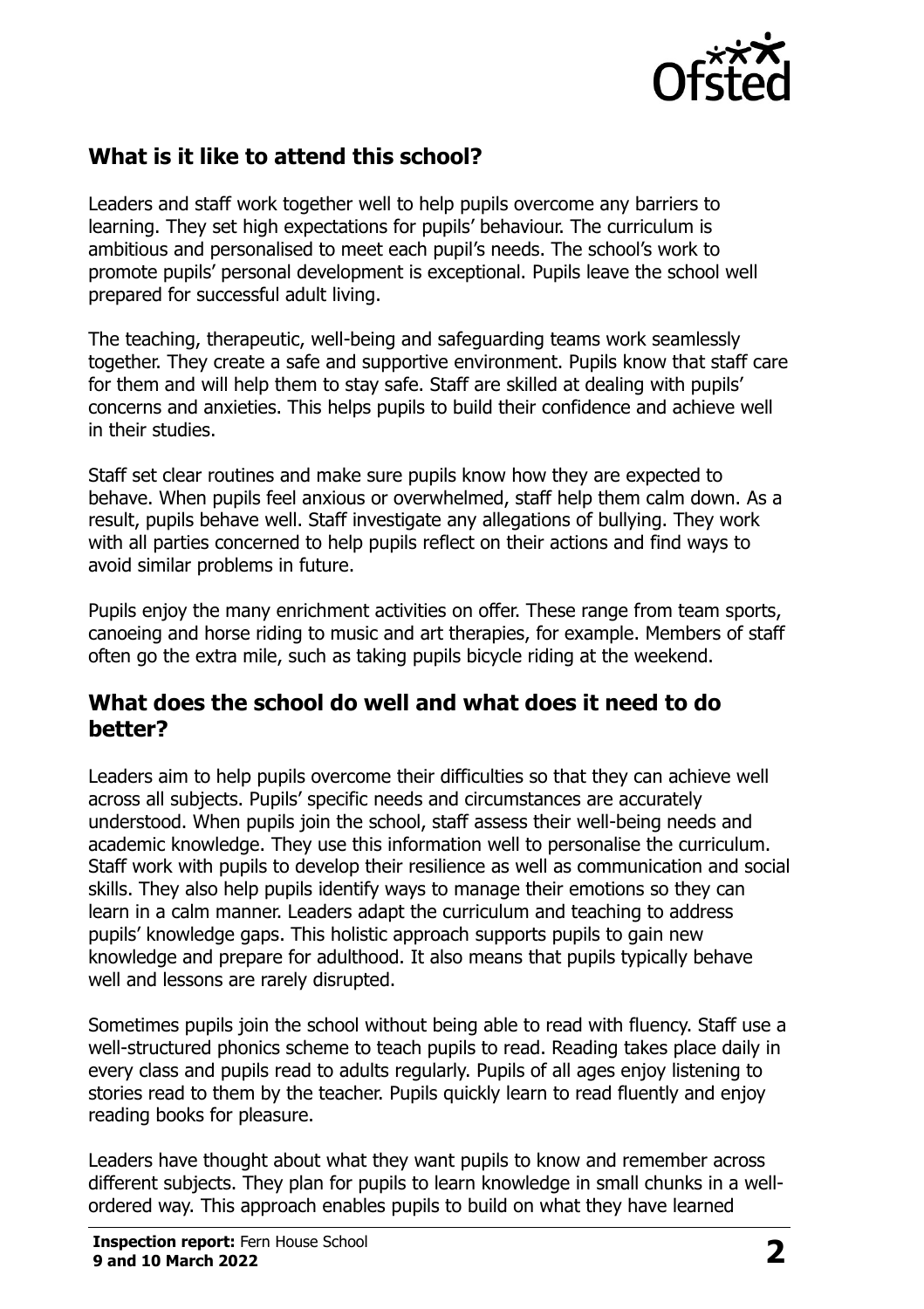

before. It also helps pupils to make links to other subjects. For example, when pupils learned about rivers in geography, they made links to their scientific knowledge of the water cycle. Teachers make sure pupils revisit their work so that they can remember key knowledge in the long term. In Year 3 to Year 11, leaders' thinking about pupils' progression through the curriculum has been made explicit. However, in a few subjects leaders have not given as much thought about how the subject content covered in these year groups follows on from the knowledge taught in the new class for younger pupils.

Teachers attend training, increasing their knowledge of the subjects they teach. In a few subjects, however, leaders and teachers do not have a deep understanding of some key subject-specific concepts. This includes, for example, how art is used to express ideas and convey meaning. As a result, some teaching does not routinely support pupils to gain an in-depth understanding of these ideas.

Secondary pupils benefit from a comprehensive programme of impartial careers information, education, advice and guidance. The curriculum in Years 10 and 11 is broad. It offers pupils several bespoke pathways that cater for their needs and aspirations. Leaders arrange work experience for pupils at local businesses. Staff also support some pupils to get part-time jobs while they are still at school. All pupils continue into post-16 education. They study college courses in construction, sports leadership and media, for example.

Staff provide pupils with a comprehensive and very well considered range of enrichment activities. These contribute to the excellent provision for pupils' personal development. Pupils debate a range of sensitive issues, such as China's former onechild policy. Older pupils read to younger ones, and all get involved in charitable events. Pupils also take part in workshops led by external organisations visiting the school. These include, for instance, theatre group presentations on knife crime. Staff teach pupils the importance of establishing healthy relationships, and consent, for example.

Leaders take care of staff welfare. They provide staff with counselling and organise social events, for example. Staff said that leaders have taken steps to reduce their workload.

# **Safeguarding**

The arrangements for safeguarding are effective.

Staff know pupils and their families well. They are well trained so are able to identify signs that might mean a pupil is at risk. They are vigilant and report all concerns to the safeguarding leaders in a timely fashion. Leaders have close links with a wide range of agencies. They are robust in getting professional help for pupils and their families who may be at risk and who need help to support their welfare.

The curriculum provides extensive opportunities for pupils to learn about risks and how to stay safe, including from being groomed online, for example.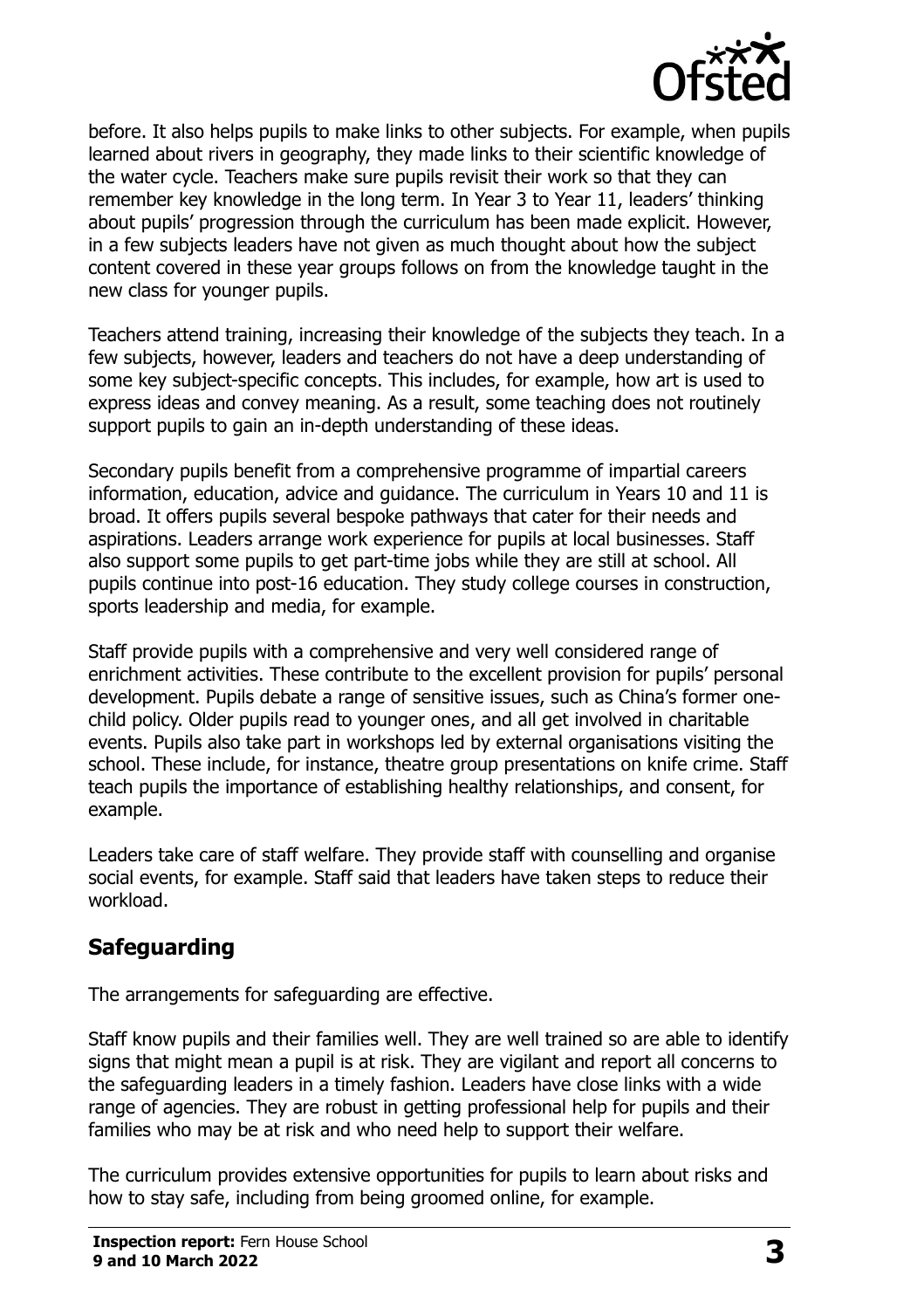

There are secure practices in place to vet applicants' suitability to work with pupils before they are appointed to work in the school.

# **What does the school need to do to improve?**

#### **(Information for the school and appropriate authority)**

- In some subjects, leaders do not have a deep understanding of important subject-specific concepts that thread through the subjects. This reduces their expertise in being able to deepen pupils' knowledge. Leaders and teachers should sharpen their own knowledge of subject-specific concepts and then think through how, in turn, they will support pupils to gain a deeper knowledge.
- $\blacksquare$  In a few subjects, leaders have planned what they want pupils to know from key stage 2 onwards without fully considering how this subject content builds on what is taught in the new key stage 1 classes. This means that, when pupils enter key stage 2, teaching is unable to follow on systematically from pupils' prior learning. Leaders should clarify exactly how they expect pupils' learning to progress over time, starting from the classes in Years 1 and 2.

### **How can I feed back my views?**

You can use [Ofsted Parent View](http://parentview.ofsted.gov.uk/) to give Ofsted your opinion on your child's school, or to find out what other parents and carers think. We use information from Ofsted Parent View when deciding which schools to inspect, when to inspect them and as part of their inspection.

The Department for Education has further *quidance* on how to complain about a school.

If you are the school and you are not happy with the inspection or the report, you can [complain to Ofsted.](http://www.gov.uk/complain-ofsted-report)

#### **Further information**

You can search for [published performance information](http://www.compare-school-performance.service.gov.uk/) about the school.

In the report, '[disadvantaged pupils](http://www.gov.uk/guidance/pupil-premium-information-for-schools-and-alternative-provision-settings)' refers to those pupils who attract government pupil premium funding: pupils claiming free school meals at any point in the last six years and pupils in care or who left care through adoption or another formal route.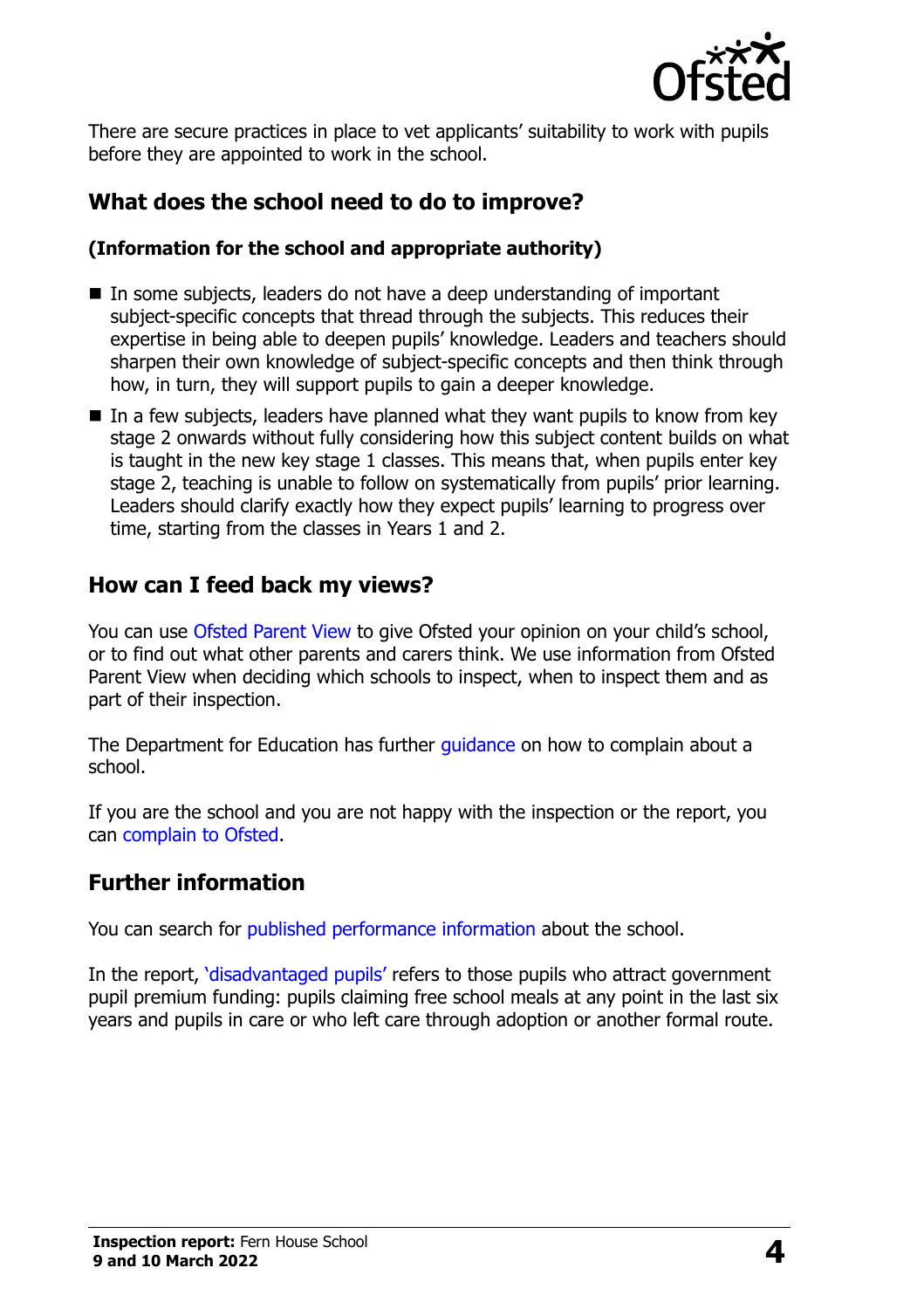

## **School details**

| Unique reference number             | 145232                                                            |
|-------------------------------------|-------------------------------------------------------------------|
| <b>Local authority</b>              | Enfield                                                           |
| <b>Inspection number</b>            | 10212308                                                          |
| <b>Type of school</b>               | All-through special                                               |
| <b>School category</b>              | Academy special sponsor-led                                       |
| Age range of pupils                 | 5 to 16                                                           |
| <b>Gender of pupils</b>             | Mixed                                                             |
| Number of pupils on the school roll | 66                                                                |
| <b>Appropriate authority</b>        | Board of trustees                                                 |
| <b>Chair of trust</b>               | John West                                                         |
| <b>Headteacher</b>                  | Zoe Hussain                                                       |
| Website                             | https://www.fernhouseschool.org                                   |
| Date of previous inspection         | 19 and 20 June 2019, under section 8 of<br>the Education Act 2005 |

## **Information about this school**

- Fern House School is a sponsored academy in the ELT Partnership Trust. It opened in November 2017. When its predecessor school, Aylands School, was last inspected by Ofsted it was judged to be inadequate overall.
- The school had a no formal designation section 8 inspection in June 2019. Inspectors reported that the school's arrangements for safeguarding were effective.
- The executive headteacher took up her post in January 2020.
- All pupils have an education, health and care plan. The school caters for pupils with social, emotional and mental health needs.
- School leaders do not use any alternative education.
- The school is currently housed in temporary accommodation at Chesterfield Primary School, Chesterfield Road, Enfield, EN3 6BG. Leaders plan to move into a new purpose-built site in January 2023.
- The school meets the requirements of the Baker Clause. This means that pupils in Years 8 to 11 receive information about the full range of education and training options open to them. This includes opportunities for a range of education and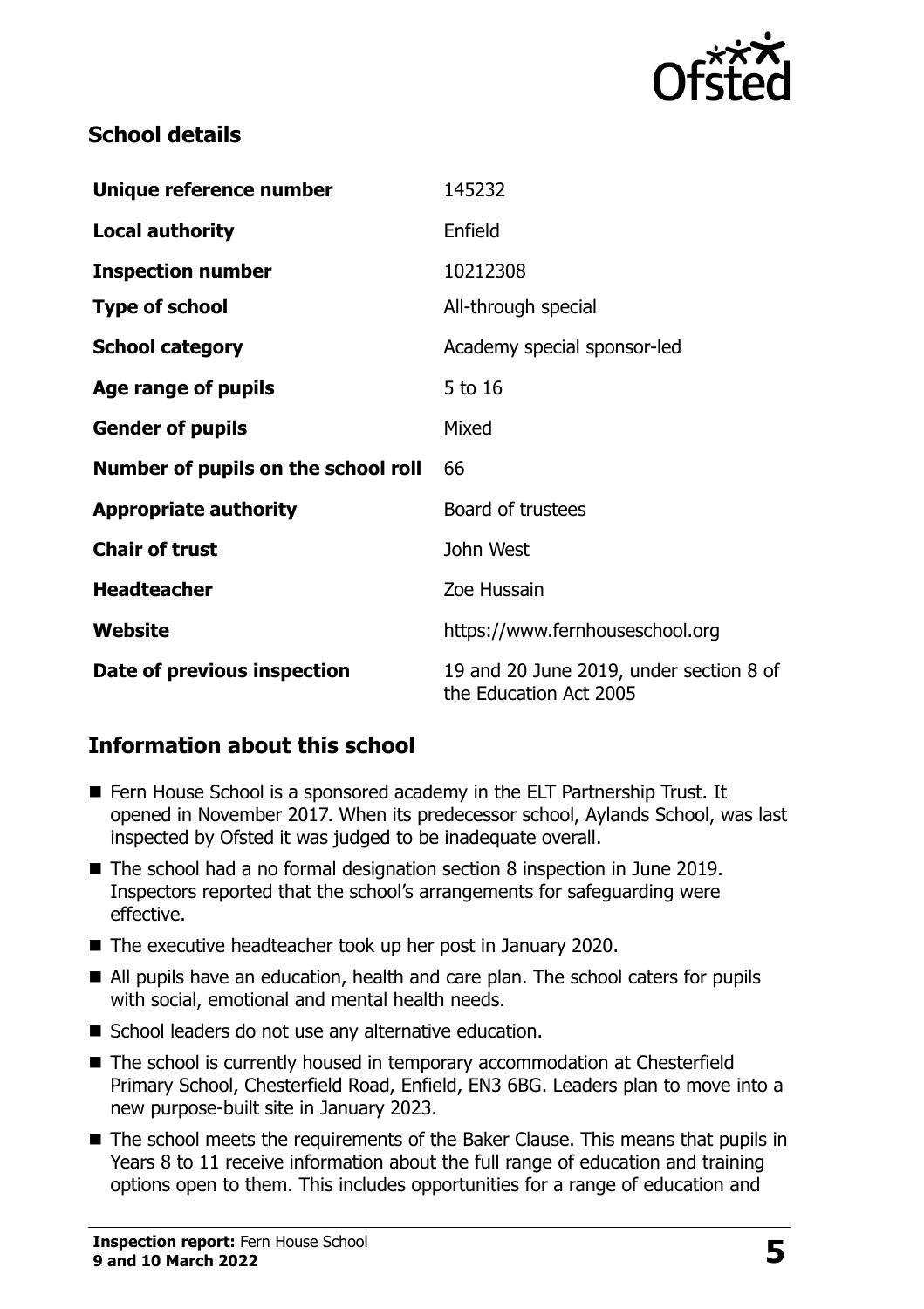

training providers to speak to pupils about technical education qualifications and apprenticeships.

# **Information about this inspection**

The inspectors carried out this inspection under section 5 of the Education Act 2005.

This was the first routine inspection the school received since the COVID-19 pandemic began. Inspectors discussed the impact of the pandemic with leaders and have taken that into account in their evaluation of the school.

- **Inspectors carried out deep dives in these subjects: reading, mathematics,** geography and personal, social, health and economic education. Inspectors held discussions with leaders and teachers, visited lessons, looked at examples of pupils' work and held discussions with pupils. Inspectors also considered other subjects as part of the inspection.
- Inspectors spoke with the executive headteacher, the vice-chair of trustees, the chair of the local education committee (LEC) and other trustees and members of the LEC. They also spoke with the chief executive officer, the local authority special educational needs leader and an independent special educational needs consultant who supports the school.
- Inspectors reviewed a range of documentation, including information related to safeguarding and the checks carried out before the appointment of staff. Inspectors also looked at records of pupils' behaviour.
- Inspectors had formal meetings with staff and with pupils. They took account of the seven responses to the online survey, Ofsted Parent View, and telephone conversations with two parents. There were no responses to the staff and pupil surveys.

#### **Inspection team**

David Radomsky, lead inspector Her Majesty's Inspector

Andrea Bedeau **Her Majesty's Inspector**